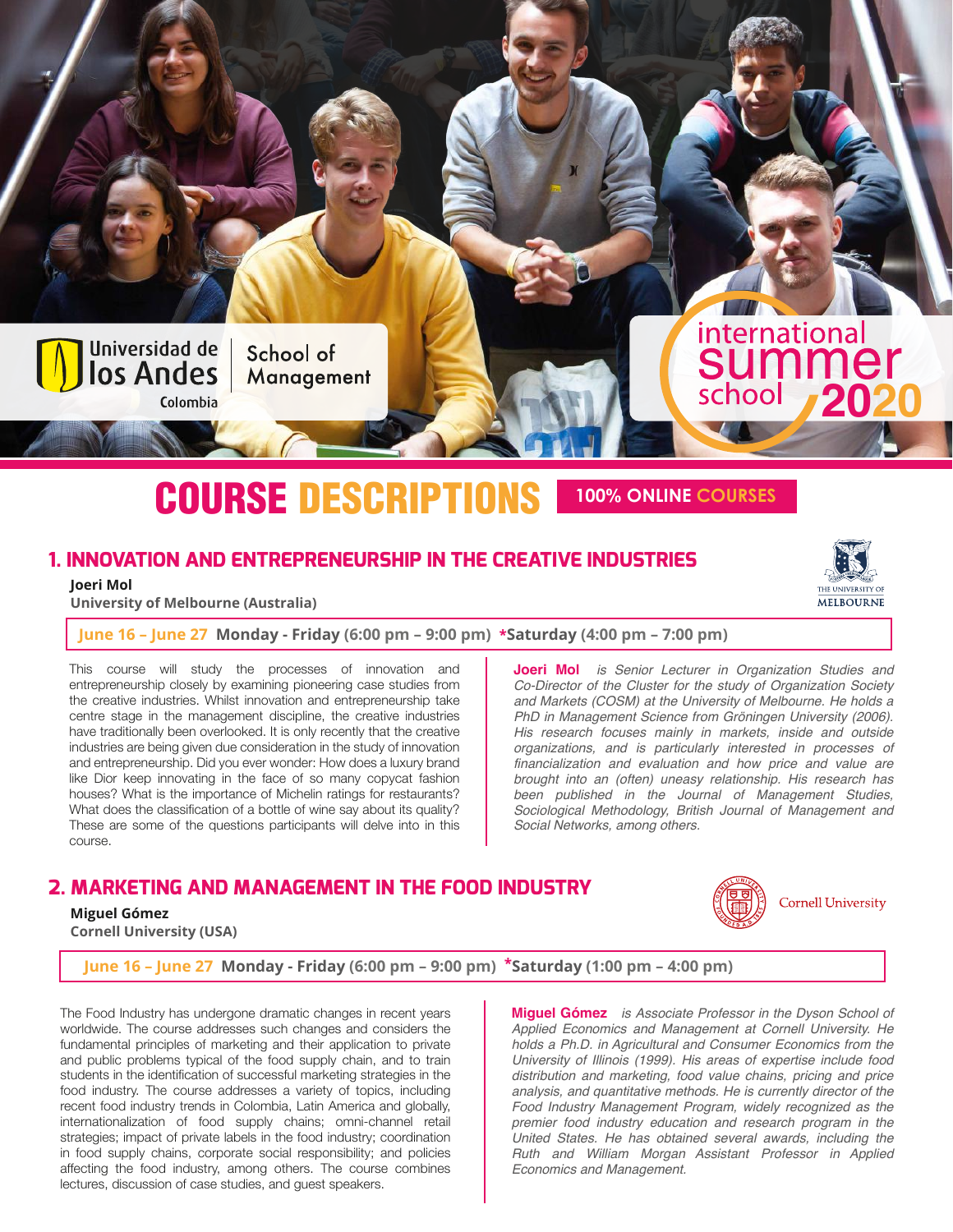## **3. DIGITAL TECHNOLOGY AND BUSINESS STRATEGY**

#### **Ramiro Montealegre**

 **University of Colorado-Boulder (USA)**

**June 16 – June 27 Monday - Friday (6:00 pm – 9:00 pm) \*Saturday (1:00 pm – 4:00 pm)**

The use and proliferation of digital technologies have created drastic shifts in the way in which organizations buy and sell goods and services, and integrate their supply chain and delivery systems. Digital technologies have also resulted in the fundamental transformations in the structure form, and governance of organizations. This course combines theories and frameworks with practical approaches to provide students with the skills required to help companies identify business opportunities, find appropriate information related technologies, and lead adoption efforts to success. Thus, it is not a technical course; rather, it addresses the question: why and how should these new digital technologies be leveraged to shape and support strategic and entrepreneurial initiatives in the global competitive landscape.

**Ramiro Montealegre** *is Associate Professor of Information Systems at the University of Colorado, Boulder. He holds a Ph.D. in Business Administration (management information systems)*  from Harvard Business School and a master's degree in computer *science from Carleton University in Canada. Professor*  Montealegre's research focuses on the interplay between new *digital technologies and organization transformation in highly uncertain environments. He has been involved in studying projects of organizational change in the United States, China, India, Canada, Spain, Mexico, and the Central and South American regions. He has received the MCB University Press' Award for the "Most Outstanding" paper published in the Journal of Information Technology & People; and the "Best Paper" Award of the Organizational Communication and Information Systems Division of the Academy of Management.*

## **4. VALUE CREATION IN FAST-EMERGING MARKETS**

 **Claude Chailan**

 **EM Strasbourg (France)**

**June 23 – July 4 Monday - Friday (7:00 am – 10:00 am) \*Saturday((9:00 am – 12:00 m)**

This course provides an overview of the main marketing management concepts and practices in today's developing economies with a special focus on Africa, Latin America and Asia. The course aims at giving participants a sense of the opportunities of international decision-making in the transitional countries context. After decades of poor economic performance, transitional markets are now the most dynamic markets in the world, despite their volatility. All the players in the business world are trying to capture this growth. Defining a strategy to take advantage of the multiple but complex opportunities offered by these markets is a major challenge to most of companies.

**Claude Chailan** *is currently Professor and Program Director at EM Strasbourg Business School. He holds a Ph.D. in Management (2005) from the University of Nice Sophia-Antipolis in France. Prior to joining the academia, Dr. Chalain was actively involved in the development of international companies, such as*  L'Oreal, in several countries. Among his research interests, he *focuses on the links between marketing and strategy in the fields of Luxury Goods and Services Management, Business Models, Revenue Management, and International Business. His work has been widely published in leading academic journals including The Journal of Marketing Management, The Journal of Product and Brand Management, Euromed Journal of Business, among others.*

## **5. REAL ESTATE FINANCE**

 **Jaime Sabal**

 **ESADE (Spain)**

**June 23 – July 4 Monday - Friday (7:00 am – 10:00 am) \*Saturday((9:00 am – 12:00 m)**

Real Estate is one of the most important assets, as well as a key resource in the economy. Most institutional and individual investors hold a significant proportion of their wealth in property. This course fills a frequent vacuum existing in most business schools in this area by helping students gain an understanding of this important and special business. By the end of the course, participants should be able to analyze, assess and evaluate real estate investment and financing proposals and be prepared to join one of the many professional fields in this line of business.

**Jaime Sabal** *is Associate Professor in the Department of Economics, Finance and Accounting at ESADE. From 2019, he has retired from this position. He holds a Ph.D. in Finance from the Wharton School at the University of Pennsylvania (1986). He has been Visiting Professor at different universities such as the Stern School of Business at NYU and Instituto Tecnológico de Monterrey (EGADE), among others. He was vice-president of the US consultancy company A.T. Kearney (1995 - 1998) and founder and director of a consultancy firm with broad experience in financial advice projects (1989-1995). His research interests include corporate finance with an emphasis on emerging markets and real estate finance.*



EM STRASBOURG

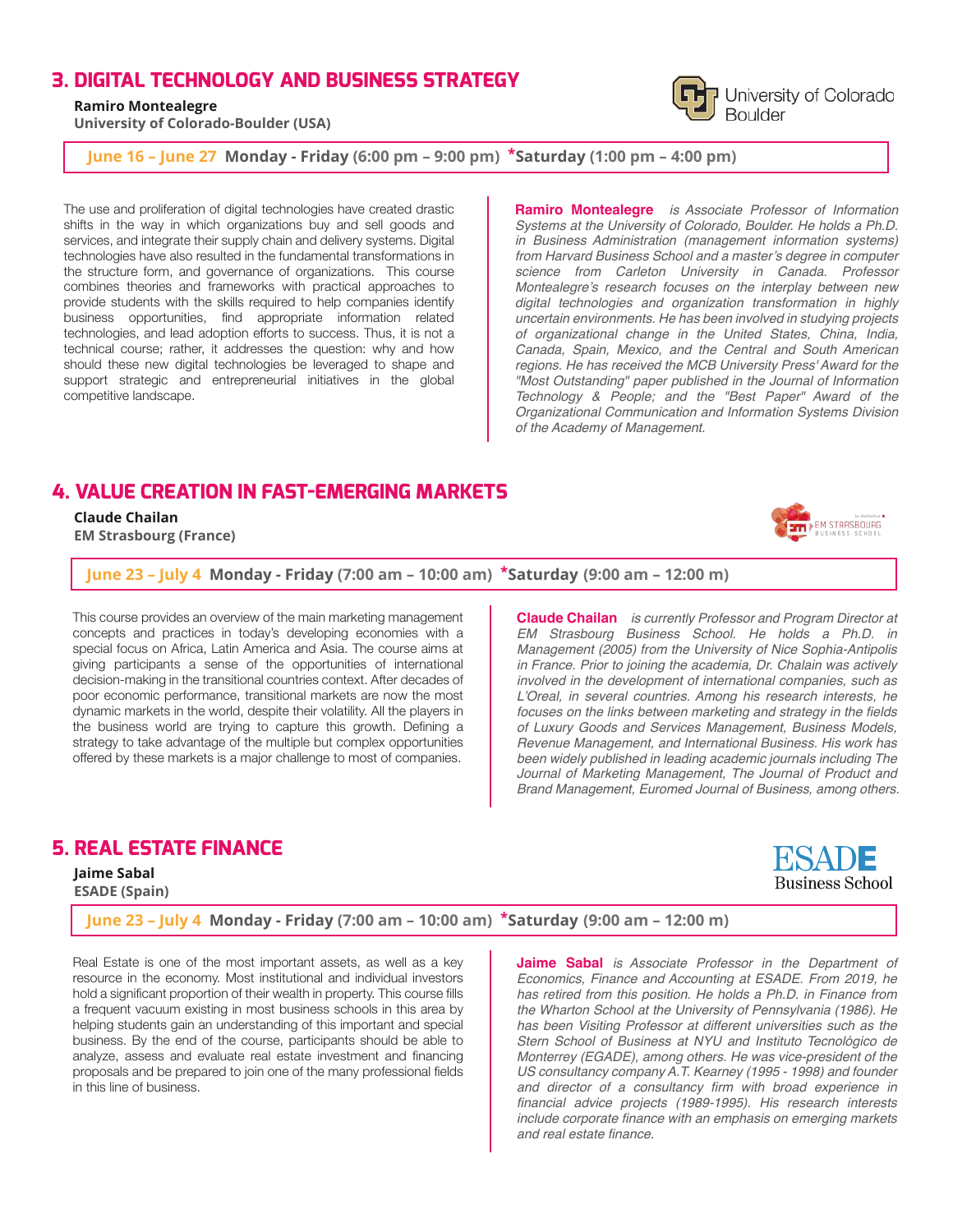

## **6. DATA VISUALIZATION AND STORYTELLING**

 **Dale Fodness University of Dallas (USA)**

### **June 23 – July 4 Monday - Friday (9:00 am – 12:00 m) \*Saturday((9:00 am – 12:00 m)**

The sheer amount, speed and variety of data available to business and society today can either overwhelm or drive breakthrough decision-making. Data visualization is used in a wide variety of disciplines to transform data into fuel for effective decision making through the powerful medium of telling stories with data. Being able to create and communicate data visualizations is key to data literacy and is quickly becoming a requirement for anyone in business, the sciences or public policy. This course provides an introduction as well as hands-on experience in data visualization and storytelling.

**Dale Fodness** *is Associate Professor of Marketing, Satish & Yasmin Gupta College of Business, University of Dallas. He received his Ph.D. in marketing from the Florida State University. His current research focuses on marketing and sustainability, particularly issues related to strategic thinking and innovation. His work has been published in a number of leading journals including Annals of Tourism Research, Journal of Business Strategy,*  Journal of Services Marketing and the Journal of Travel *Research.. His current consulting focuses primarily on strategy, research and training and development across a variety of industries. Consulting assignments have been completed with Microsoft, Ericsson, Cisco and American Airlines, among other global clients.*

## **7. SUSTAINABILITY STRATEGIES FOR GRAND CHALLENGES: PLASTIC POLLUTION**

#### **Jennifer Goodman**

 **Audencia Business School (France)**



UNIVERSITY **OF DALLAS** 

#### **July 6 – July 17 Monday - Friday (7:00 am – 10:00 am)**

This course explores sustainability from the perspective of grand challenges. By examining in- depth the issue of plastic pollution, one of the most recent and complex sustainability issues facing businesses, students have the opportunity to experience the challenges and opportunities that such an issue can present. Beginning by situating plastic pollution within the SDG framework and then unpacking the challenge itself, its many stakeholders, the evolving regulatory context and its systemic nature, the first sessions offer insights into mapping the materiality of an issue within a particular business. Participants will identify solutions and opportunities through a variety of cases. Throughout the learning journey, opportunities for personal and professional reflection on grand challenges will be included.

**Jennifer Goodman** *is Associate Professor of CSR in the Department of Business and Society at Audencia Business School. Her research and teaching interests lie broadly in the relationship between business, government and society, sustainability and CSR. She has a PhD in Management Sciences from ESADE Business School in Spain, where she formed part of*  ESADE's Institute for Social Innovation, and spent time as a *visiting researcher on the Responsible Investing Initiative at Carleton University, Canada. At Aalto University School of Business in Finland, she contributed to the large European project EU-InnovatE: Sustainable Lifestyles 2.0. Before embarking on her PhD, Jennifer worked as a researcher and financial analyst and managed professional language training courses.*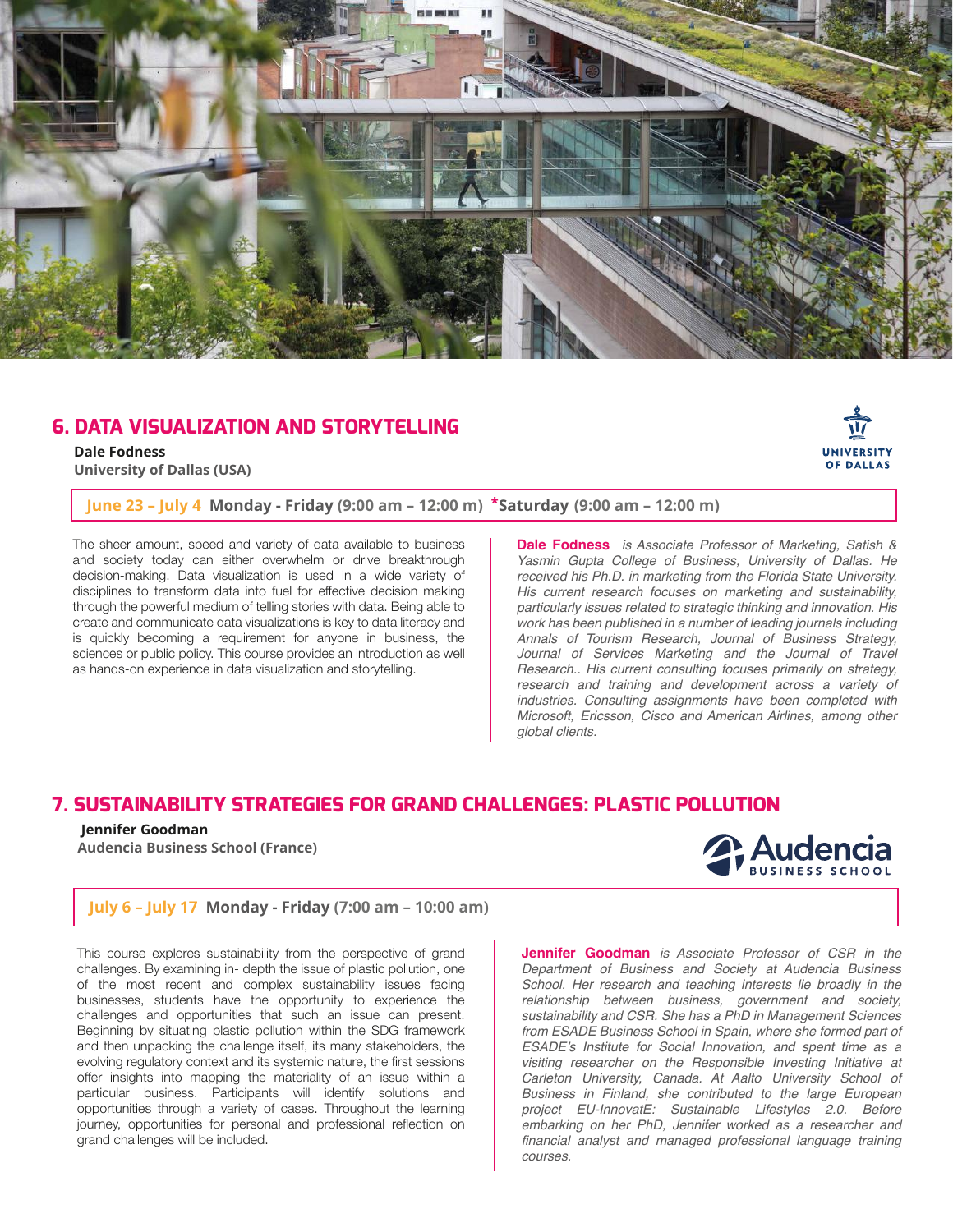#### **8. OMNICHANNEL MARKETING STRATEGY**

 **Diana Kolbe**

 **EGADE Business School (Mexico)**

**July 6 – July 17 Monday - Friday (6:00 pm – 9:00 pm)**

Multichannel marketing is complex. The use of various channels can cause important risks and the fragmentation of channels; on the other hand, multichannel marketing creates new business opportunities within the channels. In this advanced level course, the student learns to differentiate the components of a successful multichannel strategy by differentiating the concepts of multichannel, cross-channel and omnichannel marketing. This course provides useful insights for multichannel management through the analysis of trends and changes in retailing and the analysis of consumer behavior. Participants will understand the factors that influence in the decision-making of defining a channel strategy and will identify, differentiate and evaluate channel strategies.

**Diana Kolbe** *is a professor of marketing at EGADE Business School. Her main research areas concern consumer behavior dynamic marketing capabilities, multichannel capability, internationalization of SMEs and strategic marketing. She holds a Ph.D. in Management from Universidad de Valencia (2019) and a Master in International Management from the Karlsruhe University of Applied Sciences (2012). She has several papers published in journals such as Agricultural and Resource Economics and the German Journal of Agricultural Economics. Before joining the academia, professor Kolbe was a marketing and sales manager at Iberiana Frucht a major Spanish agricultural trader.*

# **9. RESPONSIBLE LEADERSHIP AND SUSTAINABLE BUSINESS PRACTICES**

 **Stefan Gröschl ESSEC (France)**

**July 6 – July 17 Monday - Friday (7:00 am – 10:00 am)**

In this course students explore individual and organizational responsibilities, and the changes needed toward greater responsible and sustainable actions that address today's complex and pressing socio-economic and environmental challenges. As the title suggests, the course is separated into interrelated parts at an individual and organizational level. Students will be provided with a framework for greater self-reflection and self-awareness as a starting point for becoming responsible leaders. Students explore theoretical and practical aspects related to the organizational changes required to move from business as usual thinking to a business as unusual paradigm that fosters sustainable business practices and processes.

**Stefan Gröschl** *is Professor in the Department of Management and Co-founder of the Chair of Leadership and Diversity at ESSEC. He holds a Ph.D. from Oxford Brookes University. He is widely known for his expertise in responsible leadership, sustainability, diversity management, international human resources management, and organizational behavior. His research has been published in book chapters and articles in both the international trade and academic press. His teaching assignments have brought him to a wide range of academic institutions worldwide. Professor Gröschl has developed and conducted company training programs for firms in France and internationally. He has been working with think tanks in Europe and served as an external examiner to the European Regional Development Fund.*

## **10. CREATIVITY AT WORK**

 **Helena González Neoma Business School (France)**

**July 6 – July 17 Monday - Friday (7:00 am – 10:00 am)**

Creativity—the generation of novel and useful ideas—is a valuable employee outcome associated with organizational sustainability and innovation. How can organizations provide means to foster creativity in their employees? How can leaders help employees solve problems in creative ways? How can individuals increase their creative activity? Why organizations with creative employees are not always innovative? What determines creativity in a team? This course aims to provide an initial solution to these and other questions related to creativity in organizations**.**

**Helena González Gómez** *is Associate Professor of Organizational Behavior at NEOMA Business School. She has a PhD in Management (IE Business School), an MSc in Industrial Engineering (Universidad de los Andes). Her research interests include issues of emotions, creativity, leadership development, and nepotism. She has been teaching organizational behavior, human resource management and creativity to executives, master, MBA and bachelor students. Her research has been published at Organizational Behavior and Human Decision Processes, Journal of Business Strategy, Journal of Business Ethics, and Journal of Vocational Behavior. Prior to her doctoral studies she worked in the banking industry and filled positions in corporate banking, operations, information security and project management.*